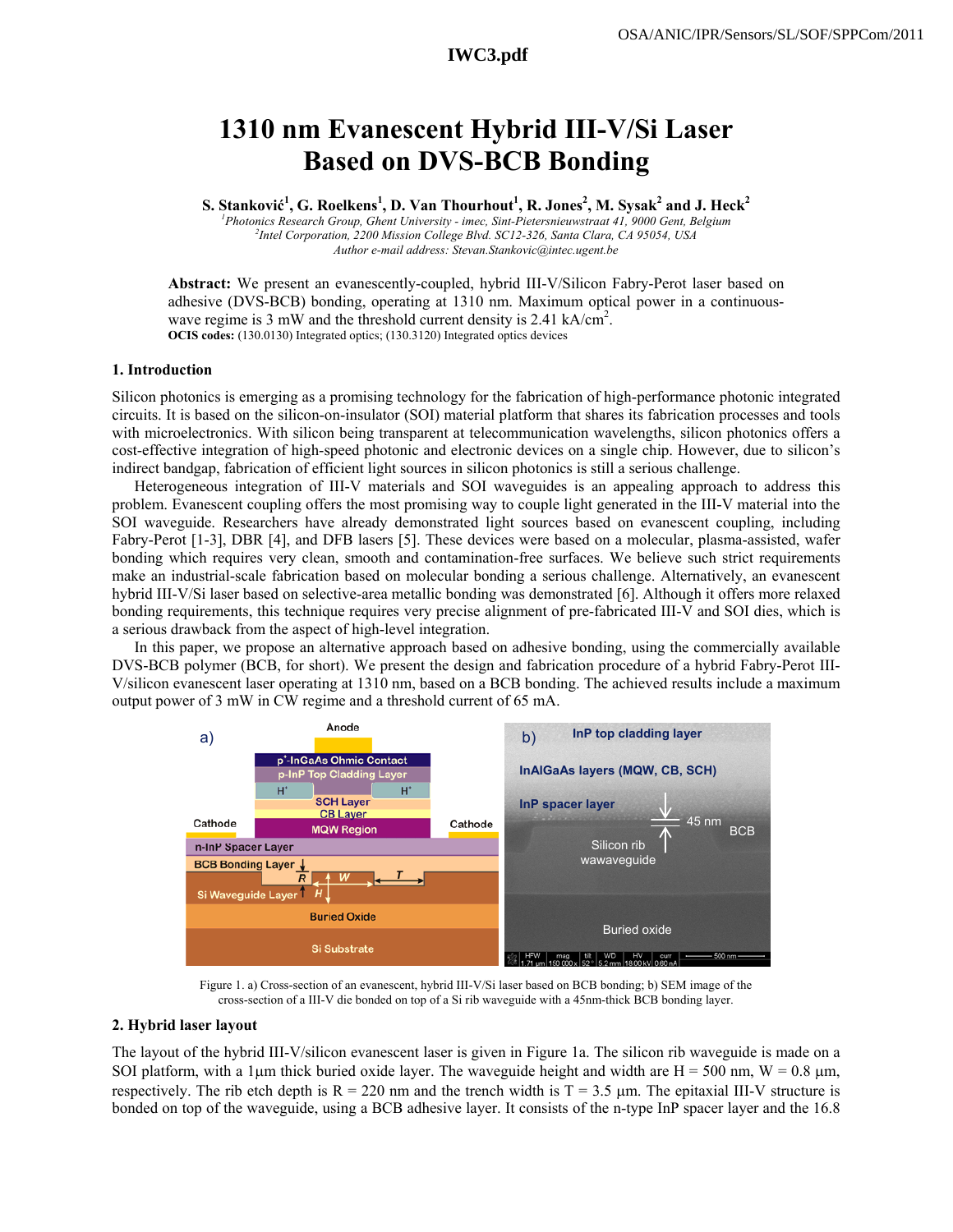# **IWC3.pdf**

µm wide mesa structure comprising the multiple quantum well (MQW) region (8 InGaAlAs-based QWs and 9 barriers), carrier blocking (CB) layer, a separate confinement heterostructure (SCH) layer, a p-type InP top cladding layer and an ohmic contact.



Figure 2. a) 2-D intensity plot of the fundamental hybrid mode: the primary peak is located in the Si rib waveguide and the secondary peak is in the MQW region; b) Fundamental mode confinement factors in Si waveguide ( $\Gamma_{si}$ ) and MQW region ( $\Gamma_{MOW}$ ), depending on BCB layer thickness.

For efficient evanescent coupling between the modes supported by the III-V layers and the underlying SOI waveguide, the thickness of the BCB bonding layer must be sufficiently small – roughly, less than 120 nm. The device is designed to support the fundamental hybrid optical TE mode which is predominantly confined within the Si waveguide, with only a fraction of the optical power within the MQW active region, as presented in Figure 2a. Based on optical simulations, the optimal thicknesses of the n-type spacer layer and the SCH layer were found to be 240 nm and 325 nm, respectively. For these values, the confinement factors for the fundamental mode within the Si waveguide ( $\Gamma_{\text{Si}}$ ) and within the MQW active regions ( $\Gamma_{\text{MOW}}$ ) are more than 70% and 3%, respectively, in a range of BCB bonding layer thicknesses between 20 nm and 120 nm, as shown in Figure 2b. In order not to excite higherorder modes, current injection is confined using proton implantation in the lateral sections of the mesa.

## **3. Device fabrication**

Device fabrication starts with the bonding of an unprocessed III-V die on a SOI die with the rib waveguides, using BCB. After the bonding, the III-V die is further processed to create a hybrid structure, as presented in Figure 1a. In our approach, BCB is spin-coated on a patterned SOI die, after which the III-V die is brought into contact with it and the BCB is cured. For this purpose, we developed a die-to-die bonding process for achieving ultra-thin (~50nm) BCB bonding layers [7]. A SEM image of the cross-section of the III-V die bonded on top of the SOI waveguide, using this procedure is illustrated in Figure 1b. The advantage of this process is that it can be scaled up to a multiple die-to-wafer bonding procedure and it is tolerant to surface imperfections. Due to the good planarization properties of BCB this approach allows bonding of very small III-V dies on integrated photonic circuits with rich surface topography, which is an additional advantage in achieving high-level integration in photonic circuits.

After the bonding, the InP substrate is removed by combination of grinding and wet-etching. Processing of a III-V die starts with the definition of III-V islands, containing individual lasers, by using contact lithography and wet etching techniques. Mesa structures are fabricated combining dry etching and wet etching processes, after which Ntype metallization is performed. In the next processing step, BCB is spin-coated on the sample and cured, providing a physical protection and electrical isolation between the electrodes. Dry etching is used to make windows in a BCB covering layer for N-type and P-type contacts. P-type metallization is performed by sputtering a thin Ti layer, followed by the deposition of a 1.2 µm-thick Au layer. P-type electrodes serve as the mask for subsequent proton implantation which is used to locally increase electrical resistivity in the lateral regions of the mesa and confine the electrical current to the central region of the mesa. The width of the central P-type electrode, which allows the formation of the carrier injection channel, is 3 µm.

In the final processing step, gold is deposited on the electric contacts. In the end, individual devices are cleaved (or alternatively, diced and polished) and tested.

### **4. Results**

The cleaved devices are tested with DC and pulsed current sources. The output power of the laser is measured at one facet of the device using a large-area photodetector positioned in close proximity to the facet, so that virtually all the